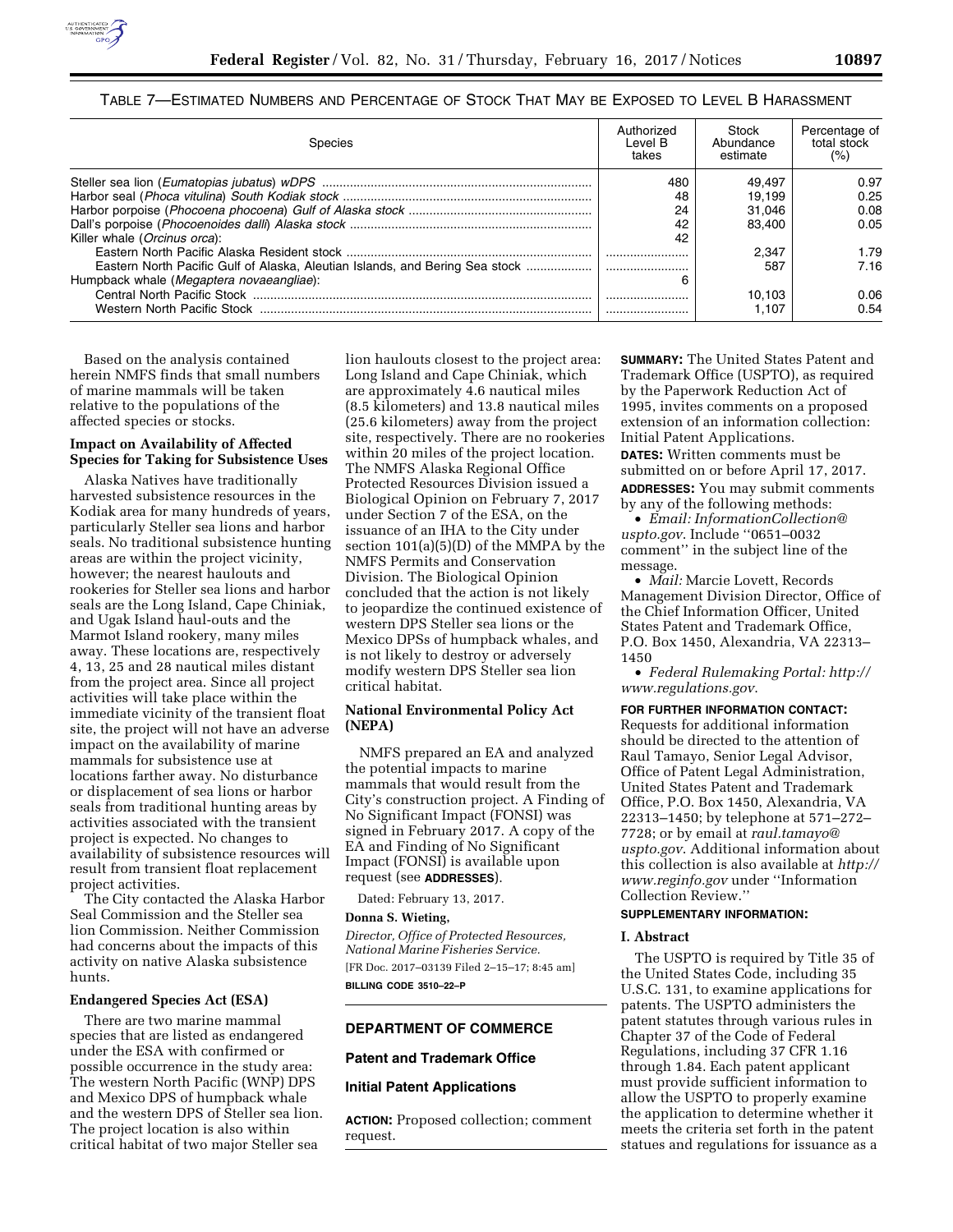patent. For example, the patent statutes and regulations require that an application for patent include the following information:

- (1) a specification containing a description of the invention and at least one claim defining the property right sought by the applicant;
- (2) a drawing(s) or photograph(s), where necessary, for an understanding of the invention;
- (3) an oath or declaration signed by the applicant; and
- (4) a filing fee.

The following types of patent applications are covered under the present information collection:

- New original utility, plant, design, and provisional applications,
- Continuation/divisional applications of international applications,
- Continued prosecution applications (design), and
- Continuations/divisionals and continuation-in-part applications of utility, plant, and design applications. In addition, the present collection

covers petitions to accept an unintentionally delayed priority or benefit claim, petitions under 37 CFR 1.47 (pre-Leahy-Smith America Invents Act (AIA)) to accept a filing by other than all of the inventors or a person not the inventor, petitions under 37 CFR 1.6(g) to accord an application under 37 CFR 1.495(b) a receipt date, and papers filed under 37 CFR 1.41(c), 1.41(a)(2) (pre-AIA), 1.48(d), 1.53(c)(2), and 1.53(c)(2) (pre-Patent Law Treaty (PLT) (AIA)) (the particular items covered under this collection are identified in more detail at Table 1 below).

Most applications for patent, including new utility, design, and provisional applications, can be submitted to the USPTO through EFS– Web. EFS–Web is the USPTO's system for electronically filing of patent correspondence and is accessible via the Internet on the USPTO Web site. The

Legal Framework for EFS-Web, available at *[http://www.uspto.gov/patents/](http://www.uspto.gov/patents/process/file/efs/guidance/Newlegalframework.jsp)  [process/file/efs/guidance/](http://www.uspto.gov/patents/process/file/efs/guidance/Newlegalframework.jsp) [Newlegalframework.jsp,](http://www.uspto.gov/patents/process/file/efs/guidance/Newlegalframework.jsp)* provides a listing of patent applications and documents permitted to be filed via EFS–Web and patent applications and documents not permitted to be filed via EFS–Web.

There are 69 forms in this collection. This total incudes versions of the inventor's oath and declaration forms that were created to comply with the changes resulting from the AIA, *e.g.,*  forms AIA/01, AIA/02, etc., as well as pre-AIA versions of the oath and declaration forms, *e.g.,* forms SB/01, SB/ 02, etc., and foreign language translations of the oath and declaration forms, *e.g.,* forms AIA/01CN, SB/02CN, etc. Items in this collection that do not have forms associated with them include the petitions and the papers filed under 37 CFR 1.41(c), 1.41(a)(2) (pre-AIA), 1.48(d), 1.53(c)(2), and 1.53(c)(2) (pre-PLT (AIA)).

#### **II. Method of Collection**

By mail, hand delivery, or facsimile (except that, in accordance with 37 CFR  $1.6(d)$ , the items covered under this collection that may be submitted by facsimile are limited to the petitions and the papers filed under 37 CFR 1.41(c),  $1.41(a)(2)$  (pre-AIA),  $1.48(d)$ ,  $1.53(c)(2)$ , and 1.53(c)(2) (pre-PLT (AIA))). Most of these items can also be submitted through EFS-Web.

## **III. Data**

*OMB Number:* 0651–0032.

*Form Number(s):* PTO/SB/01, 01A, 02, 02A, 02B, 02CN, 02DE, 02ES, 02FR, 02IT, 02JP, 02KR, 02LR, 02NL, 02RU, 02SE, 03, 03A, 04, 06, 07, 14 EFS–Web, 16, 16 EFS–Web, 17, 29, 29A, and 101– 110. This collection also includes the following AIA forms: PTO/AIA01 through AIA04, AIA08 through AIA11, AIA14 and 15, AIA18 and 19, and AIA01CN and 01DE, 01ES, 01FR, 01IT,

## TABLE 1—TOTAL HOURLY BURDEN

01JP, 01KR, 01NL, 01RU, 01SE, 02CN, 02DE, 02ES, 02FR, 02IT, 02JP, 02KR, 02NL, 02RU, and 02SE.

*Type of Review:* Revision of a currently approved collection.

*Affected Public:* Individuals or households; businesses or other for profits; not-for-profits institutions; and the Federal Government.

*Estimated Number of Respondents:*  470,403 responses per year. The USPTO estimates that approximately 130,313 of these responses will be from small entities. This estimate reflects a 25% small entity responses rate for all items in the collection, except for designrelated items in the collection, for which a 50% small entity response rate is estimated. The USPTO also estimates that 406,995 of the responses will be filed electronically.

*Estimated Time Per Response:* The USPTO estimates that it takes the public approximately 30 minutes to 40 hours (0.50 to 40 hours) to complete this information, depending on the complexity of the request. This includes the time to gather the necessary information, prepare the application, petition, or paper submission, and submit the completed request to the USPTO. The USPTO calculates that, on balance, it takes the same amount of time to complete these steps and submit items to the USPTO, whether the applicant submits in paper form or electronically.

*Estimated Total Annual Respondent Burden Hours:* 12,776,282 hours per year.

*Estimated Total Annual Respondent Cost Burden:* \$5,238,275,620 per year. The USPTO expects that all of the information in this collection will be prepared by an attorney. Using the professional hourly rate of \$410 for attorneys in private firms, the USPTO estimates that the total respondent cost for this collection is \$5,238,275,620 per year.

| IC# | Item                                                                          | Estimated<br>time for<br>response<br>(hours) | Estimated<br>annual<br>responses | Estimated<br>annual bur-<br>den hours | Rate<br>(S/hr) | Estimated annual<br>burden |
|-----|-------------------------------------------------------------------------------|----------------------------------------------|----------------------------------|---------------------------------------|----------------|----------------------------|
|     |                                                                               | (a)                                          | (b)                              | $(a) \times (b) =$                    | (d)            | $(c) \times (d) = (e)$     |
| .   | Original New Utility Applications-No Application<br>Data Sheet.               | 40                                           | 300                              | 12.000                                | \$410          | \$4.920,000.00             |
| .   | Electronic Original New Utility Applications-No Ap-<br>plication Data Sheets. | 40                                           | 13.700                           | 548.000                               | 410            | 224,680,000.00             |
| 2   | Original New Plant Applications-No Application<br>Data Sheet.                 | 9                                            | 300                              | 2.700                                 | 410            | 1.107.000.00               |
| 3   | Original New Design Applications-No Application<br>Data Sheet.                | 7                                            | 100                              | 700                                   | 410            | 287.000.00                 |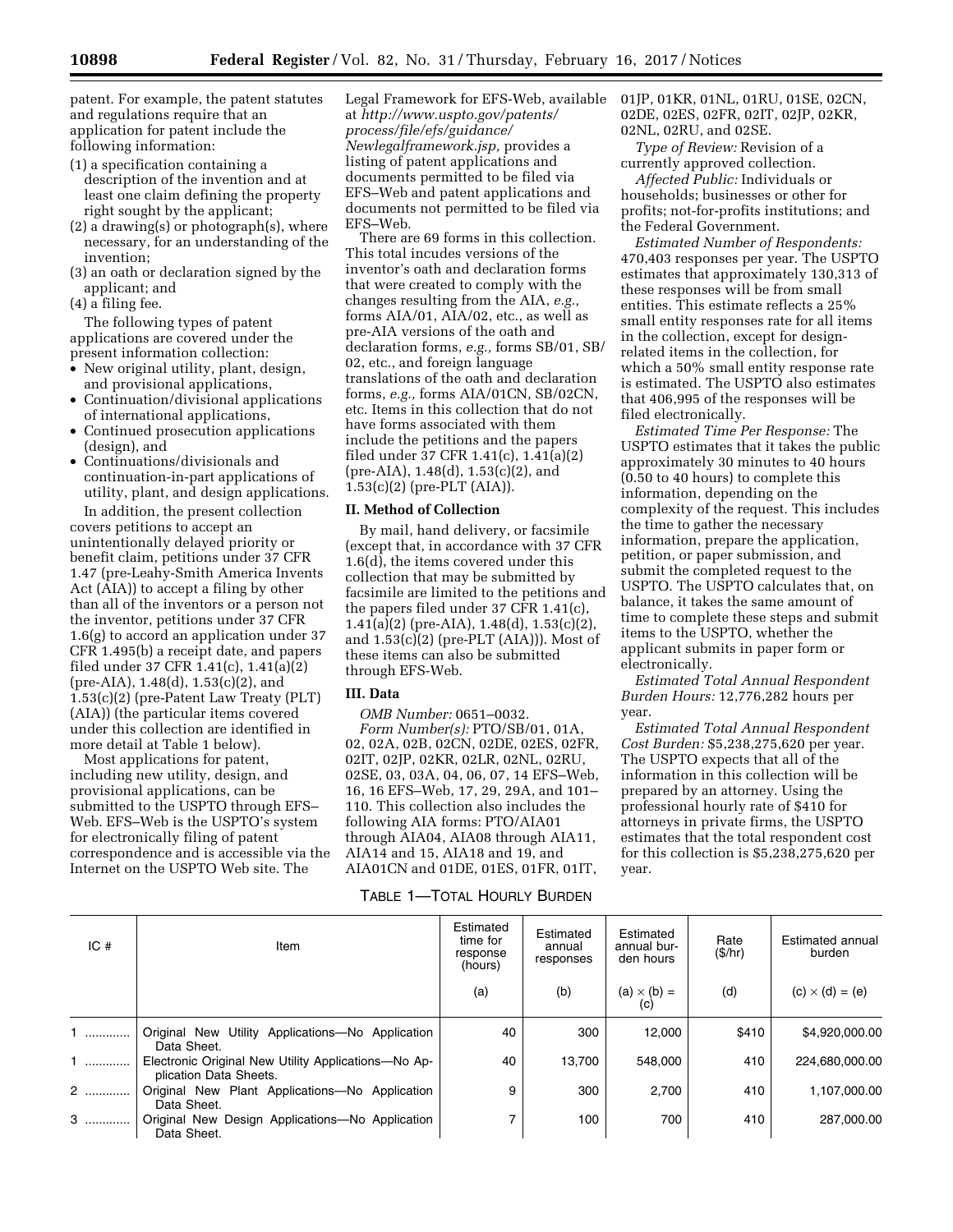# TABLE 1—TOTAL HOURLY BURDEN—Continued

| IC#  | Item                                                                                                                                                                                                                                                                                                                                                                                                                                                                 | Estimated<br>time for<br>response<br>(hours) | Estimated<br>annual<br>responses | Estimated<br>annual bur-<br>den hours | Rate<br>(\$/hr) | Estimated annual<br>burden |
|------|----------------------------------------------------------------------------------------------------------------------------------------------------------------------------------------------------------------------------------------------------------------------------------------------------------------------------------------------------------------------------------------------------------------------------------------------------------------------|----------------------------------------------|----------------------------------|---------------------------------------|-----------------|----------------------------|
|      |                                                                                                                                                                                                                                                                                                                                                                                                                                                                      | (a)                                          | (b)                              | $(a) \times (b) =$<br>(c)             | (d)             | $(c) \times (d) = (e)$     |
| 3    | Electronic Original Design Applications-No Appli-<br>cation Data Sheet.                                                                                                                                                                                                                                                                                                                                                                                              | $\overline{7}$                               | 3,200                            | 22,400                                | 410             | 9,184,000.00               |
| 4    | Original New Utility Applications-Application Data<br>Sheet.                                                                                                                                                                                                                                                                                                                                                                                                         | 40                                           | 5,400                            | 216,000                               | 410             | 88,560,000.00              |
| 4    | Electronic Original New Utility Applications-Appli-<br>cation Data Sheet.                                                                                                                                                                                                                                                                                                                                                                                            | 40                                           | 265,600                          | 10,624,000                            | 410             | 4,355,840,000.00           |
| 5    | Original New Plant Applications-Application Data<br>Sheet.                                                                                                                                                                                                                                                                                                                                                                                                           | 9                                            | 1,100                            | 9,900                                 | 410             | 4,059,000.00               |
| 6    | Original New Design Applications-Application Data<br>Sheet.                                                                                                                                                                                                                                                                                                                                                                                                          | 7                                            | 900                              | 6,300                                 | 410             | 2,583,000.00               |
| 6    | Electronic New Design Applications-Application<br>Data Sheet.                                                                                                                                                                                                                                                                                                                                                                                                        | $\overline{7}$                               | 42,800                           | 299,600                               | 410             | 122,836,000.00             |
| 7    | Continuation/Divisional of an International Applica-<br>tion.                                                                                                                                                                                                                                                                                                                                                                                                        | 4                                            | 200                              | 800                                   | 410             | 328,000.00                 |
| 7    | Electronic Continuation/Divisional of an Inter-<br>national Application.                                                                                                                                                                                                                                                                                                                                                                                             | 4                                            | 10,800                           | 43,200                                | 410             | 17,712,000.00              |
| 8    | Utility Continuation/Divisional Applications                                                                                                                                                                                                                                                                                                                                                                                                                         | 4                                            | 1,500                            | 6,000                                 | 410             | 2,460,000.00               |
| $8$  | Electronic Utility Continuation/Divisional Applica-<br>tions.                                                                                                                                                                                                                                                                                                                                                                                                        | 4                                            | 73,500                           | 294,000                               | 410             | 120,540,000.00             |
| 9    | Plant Continuation/Divisional Application                                                                                                                                                                                                                                                                                                                                                                                                                            | 3                                            | 200                              | 600                                   | 410             | 246,000.00                 |
| $10$ | Design Continuation/Divisional Application                                                                                                                                                                                                                                                                                                                                                                                                                           | 1                                            | 100                              | 100                                   | 410             | 41,000.00                  |
| $10$ | Electronic Design Continuation/Divisional Applica-<br>tions.                                                                                                                                                                                                                                                                                                                                                                                                         | 1.                                           | 2,900                            | 2,900                                 | 410             | 1,189,000.00               |
| 11   | Continued Prosecution Applications-Design (Re-<br>quest Transmittal and Receipt).                                                                                                                                                                                                                                                                                                                                                                                    | 1.                                           | 20                               | 20                                    | 410             | 8,200.00                   |
| 11   | Electronic Continued Prosecution Applications-De-<br>sign (Request Transmittal and Receipt).                                                                                                                                                                                                                                                                                                                                                                         | 1                                            | 880                              | 880                                   | 410             | 360,800.00                 |
| 12   | Utility Continuation-in-Part Applications                                                                                                                                                                                                                                                                                                                                                                                                                            | 20                                           | 300                              | 6,000                                 | 410             | 2,460,000.00               |
| 12   | Electronic Utility Continuation-in-Part Applications                                                                                                                                                                                                                                                                                                                                                                                                                 | 20                                           | 13,300                           | 266,000                               | 410             | 109,060,000.00             |
| 13   | Plant Continuation-in-Part Applications                                                                                                                                                                                                                                                                                                                                                                                                                              | 5                                            | 1                                | 5                                     | 410             | 2,050.00                   |
| 14   | Design Continuation-in-Part Applications                                                                                                                                                                                                                                                                                                                                                                                                                             | 3                                            | 20                               | 60                                    | 410             | 24,600.00                  |
| 14   | Electronic Design Continuation-in-Part Applications                                                                                                                                                                                                                                                                                                                                                                                                                  | 3                                            | 830                              | 2,490                                 | 410             | 1,020,900.00               |
| $15$ | Provisional Application for Patent Cover Sheet                                                                                                                                                                                                                                                                                                                                                                                                                       | 18                                           | 4,000                            | 72,000                                | 410             | 29,520,000.00              |
| $15$ | Electronic Provisional Application for Patent Cover<br>Sheet.                                                                                                                                                                                                                                                                                                                                                                                                        | 18                                           | 184,000                          | 331,200                               | 410             | 135,792,000.00             |
| 16   | Petition to Accept Unintentionally Delay Priority/<br>Benefit Claim.                                                                                                                                                                                                                                                                                                                                                                                                 | 1                                            | 100                              | 100                                   | 410             | 41,000.00                  |
| $16$ | Electronic Petition to Accept Unintentionally De-<br>layed Priority/Benefit Claim.                                                                                                                                                                                                                                                                                                                                                                                   | 1.                                           | 3,400                            | 3,400                                 | 410             | 1,394,000.00               |
|      | 17  Petition Under 37 CFR 1.47 (pre-AIA) to Accept a<br>Filing by Other Than all the Inventors or a Per-<br>son not the Inventor.                                                                                                                                                                                                                                                                                                                                    |                                              |                                  | 1                                     | 410             | 4410                       |
| 17   | Electronic Petition Under 37 CFR 1.47 (pre-AIA) to<br>Accept a Filing by Other Than all the Inventors or<br>a Person not the Inventor.                                                                                                                                                                                                                                                                                                                               | 1                                            | 50                               | 50                                    | 410             | 20,500.00                  |
| 18   | Petition under 37 CFR 1.6(g) to According the Ap-<br>plication under 37 CFR 1.495(b) a Receipt Date.                                                                                                                                                                                                                                                                                                                                                                 | 0.50                                         | 1                                | 1                                     | 410             | 410.00                     |
| 19   | 1.41(c) or $1.41(a)(2)$ (pre-AIA)-to supply the name<br>or names of the inventor or inventors after the fil-<br>ing date without a cover sheet as prescribed by<br>37 CFR 1.51 (c)(1) in a provisional application<br>$1.48(d)$ —for correction of inventorship in a provi-<br>sional application<br>1.53 (c)(2) or $1.53(c)(2)$ (pre-PLT (AIA))—to convert<br>a nonprovisional application filed under 1.53(b) to<br>a provisional application filed under 1.53(c). | 0.75                                         | 200                              | 150                                   | \$410           | \$61,500.00                |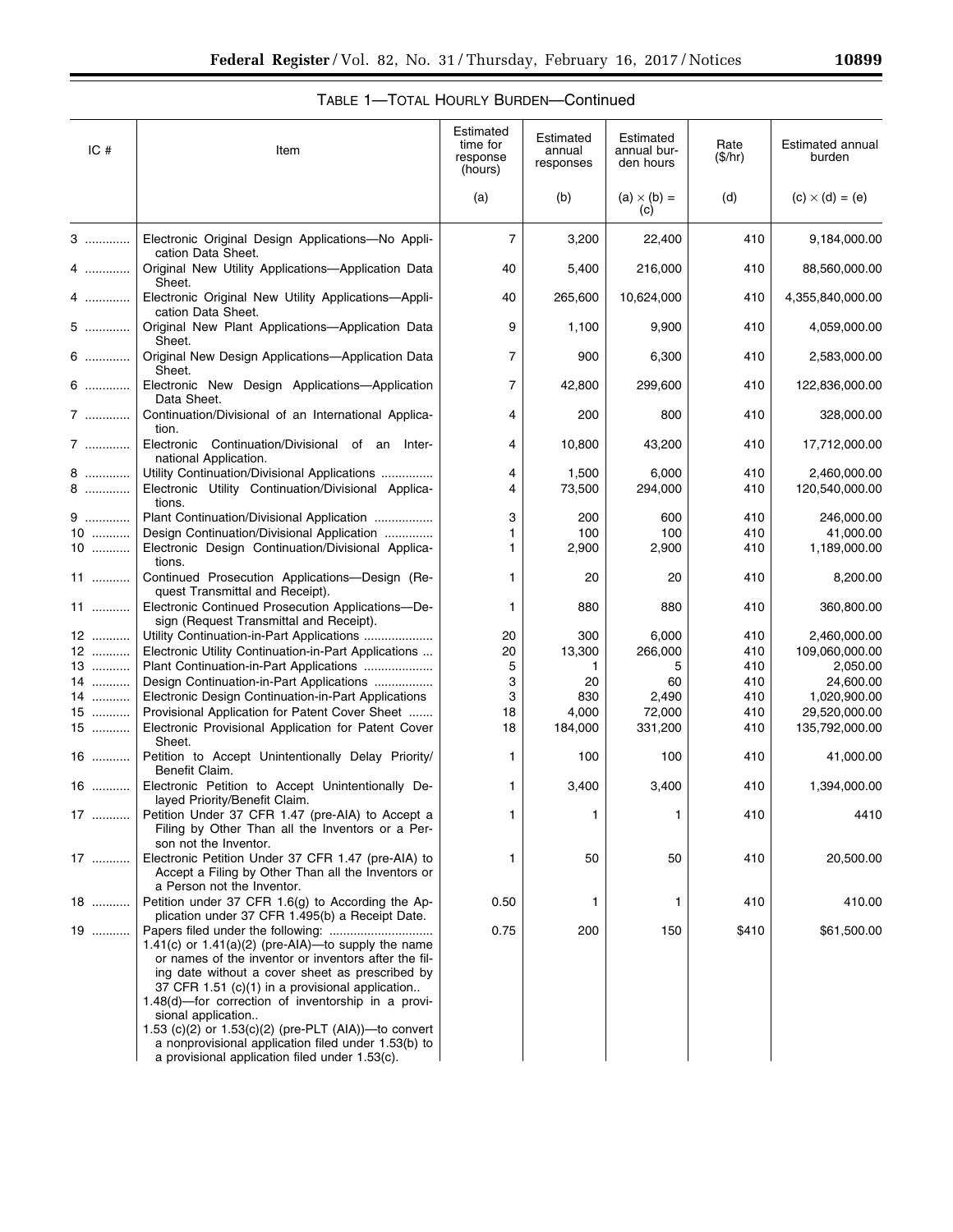| IC <sub>#</sub> | Item                                                                                                                                                                                                                                                                                                                                                                                                                                                                                                              | Estimated<br>time for<br>response<br>(hours) | Estimated<br>annual<br>responses | Estimated<br>annual bur-<br>den hours | Rate<br>(\$/hr) | Estimated annual<br>burden |
|-----------------|-------------------------------------------------------------------------------------------------------------------------------------------------------------------------------------------------------------------------------------------------------------------------------------------------------------------------------------------------------------------------------------------------------------------------------------------------------------------------------------------------------------------|----------------------------------------------|----------------------------------|---------------------------------------|-----------------|----------------------------|
|                 |                                                                                                                                                                                                                                                                                                                                                                                                                                                                                                                   | (a)                                          | (b)                              | $(a) \times (b) =$                    | (d)             | $(c) \times (d) = (e)$     |
| 19              | Electronic Papers filed under the following:<br>1.41(c) or $1.41(a)(2)$ (pre-AIA)—to supply the name<br>or names of the inventor or inventors after the fil-<br>ing date without a cover sheet as prescribed by<br>37 CFR 1.51 (c)(1) in a provisional application<br>1.48(d)-for correction of inventorship in a provi-<br>sional application<br>1.53 (c)(2) or $1.53(c)(2)$ (pre-PLT (AIA))—to convert<br>a nonprovisional application filed under 1.53(b) to<br>a provisional application filed under 1.53(c). | 0.75                                         | 6.300                            | 4.725                                 | \$410           | \$1,937,250.00             |
| Total           |                                                                                                                                                                                                                                                                                                                                                                                                                                                                                                                   |                                              | 470.403                          | 12.776.282                            |                 | \$5,238,275,620.00         |

## TABLE 1—TOTAL HOURLY BURDEN—Continued

*Estimated Total Annual Non-hour Respondent Cost Burden:*  \$1,195,268,438.53.

There is no maintenance, operation, capital start-up, or recordkeeping costs associated with this information collection. However, this collection does have annual (non-hour) costs in the form of postage and drawing costs, as well as filing fees.

Although the USPTO prefers that the items in this collection be submitted electronically, the items may be submitted by mail through the United States Postal Service (USPS). The USPTO estimates that the average cost for sending a patent application by Priority Mail Express® will be \$19.99 and that up to 14,441 may be mailed to the USPTO, resulting in \$288,675.59 in the postage costs.

The USPTO estimates that the petitions and other papers covered under this collection, if submitted by mail, will be sent by first-class mail; a postage rate of \$0.94. The USPTO estimates that up to 301 submissions may be mailed per year, thus resulting in \$282.94 in first-class mailing costs.

Patent applicants can submit drawings with the applications covered under this collection. As a basis for estimating the drawing costs, the USPTO expects that all applicants will have their drawings prepared by patent illustration firms. Estimates for the drawings can vary greatly, depending on the number of figures that need to be produced, the total number of pages for the drawings, and the complexity of the drawings. Because there are many variables involved, the USPTO is using the average of the cost ranges found for

the application drawings to derive the estimated cost per sheet that is then used to calculate the total drawing costs.

The utility, plant, and design continuation and divisional applications use the same drawings as the initial filings, so they are not included in these totals. The continuation-in-part applications may use some of the same drawings as the initial applications and some new drawings may be submitted, so those numbers are included in these estimates. The drawings for the continued prosecution applications also are included in the drawing cost totals.

The USPTO estimates that total drawing costs is \$608,610,280. The break-down of costs for utility, design, plant, and provisional drawings is broken down in table 2 below.

## TABLE 2—DRAWING COST TO RESPONDENTS

| IC# | Item                                                                                                                                                 |                                                  | Estimated<br>annual<br>response<br>(a)       |                                                                                       | Drawing<br>cost<br>amounts<br>(\$)<br>(b) | Drawing<br>totals<br>(c)<br>$(a) \times (b)$ |
|-----|------------------------------------------------------------------------------------------------------------------------------------------------------|--------------------------------------------------|----------------------------------------------|---------------------------------------------------------------------------------------|-------------------------------------------|----------------------------------------------|
|     | Utility Application Drawings<br>Design Application Drawings<br>Plant Application Drawings<br>(Photo-<br>graphs).<br>Provisional Application Drawings | 298,800<br>47,120<br>1.601<br>150.400<br>497,921 | \$1,150.00<br>1,930.00<br>680.00<br>1,150.00 | \$343,620,000.00<br>90,941,600.00<br>1.088.680.00<br>172,960,000.00<br>608,610,280.00 |                                           |                                              |

In this collection, there is also an annual (non-hour) cost burden in the way of filing fees. Many of the fees had previously been housed within

information collection 0651–0072 (America Invents Act Section 10 Patent Fee Adjustments), but these fees have been returned to this collection. The

total estimated filing costs for this collection is \$586,369,200 and is detailed in table 3 below.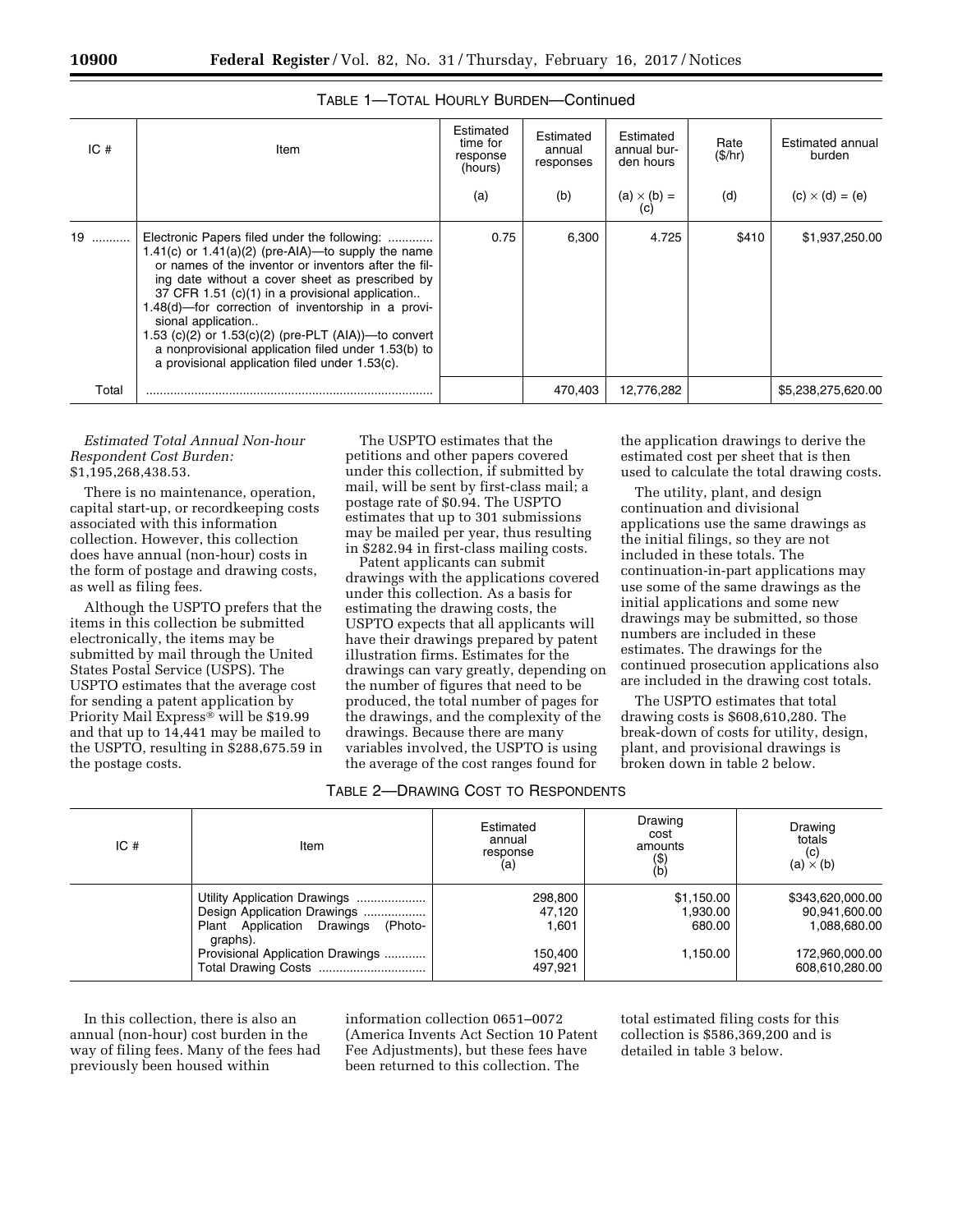$\equiv$ 

# TABLE 3—TOTAL NON-HOUR RESPONDENT COST

| IC#  | Item                                                                                                                                                       | Estimated annual<br>response<br>(a) | Amount<br>(b) | Totals<br>(c)<br>$(a) \times (b)$ |
|------|------------------------------------------------------------------------------------------------------------------------------------------------------------|-------------------------------------|---------------|-----------------------------------|
| 1, 4 | Basic Filing fee-Utility (Paper Filing-<br>Also Requires Non-Electronic Filing                                                                             | 235,200                             | \$280.00      | \$65,856,000.00                   |
| 1, 4 | Fee Under 1.16(t)) (large entity).<br>Basic Filing fee-Utility (Paper Filing-<br>Also Requires Non-Electronic Filing                                       | 80,500                              | 140.00        | 11,270,000.00                     |
| 1, 4 | Fee Under 1.16(t)) (small entity).<br>Basic Filing fee-Utility (Paper Filing-<br>Also Requires Non-Electronic Filing<br>Fee Under 1.16(t)) (micro entity). | 17,000                              | 70.00         | 1,190,000.00                      |
| 1, 4 | Utility Application Size Fee-for Each<br>Additional 50 Sheets That Exceeds<br>100 Sheets (large entity).                                                   | 13,500                              | 400.00        | 5,400,000.00                      |
| 1, 4 | Utility Application Size Fee-for Each<br>Additional 50 Sheets That Exceeds<br>100 Sheets (small entity).                                                   | 6,500                               | 200.00        | 1,300,000.00                      |
| 1.4  | Utility Application Size Fee-for Each<br>Additional 50 Sheets That Exceeds<br>100 Sheets (micro entity).                                                   | 160                                 | 100.00        | 16,000.00                         |
|      | Utility Search Fee (large entity)                                                                                                                          |                                     | 600.00        |                                   |
| 1, 4 |                                                                                                                                                            | 233,900                             |               | 140,340,000.00                    |
| 1, 4 | Utility Search Fee (small entity)                                                                                                                          | 79,600                              | 300.00        | 23,880,000.00                     |
| 1, 4 | Utility Search Fee (micro entity)                                                                                                                          | 16,700                              | 150.00        | 2,505,000.00                      |
| 1.4  | Utility Examination Fee (large entity)                                                                                                                     | 234,900                             | 720.00        | 169,128,000.00                    |
| 1, 4 | Utility Examination Fee (small entity)                                                                                                                     | 80,000                              | 360.00        | 28,800,000.00                     |
| 1, 4 | Utility Examination Fee (micro entity)                                                                                                                     | 16,800                              | 180.00        | 3,024,000.00                      |
|      |                                                                                                                                                            |                                     |               |                                   |
| 2, 5 | Basic Filing Fee-Plant (large entity)                                                                                                                      | 570                                 | 180.00        | 102,600.00                        |
| 2.5  | Basic Filing Fee-Plant (small entity)                                                                                                                      | 580                                 | 90.00         | 52,200.00                         |
| 2, 5 | Basic Filing Fee-Plant (micro entity)                                                                                                                      | 10                                  | 45.00         | 450.00                            |
| 2.5  | Plant Application Size Fee-for Each<br>Additional 50 Sheets That Exceeds<br>100 Sheets (large entity).                                                     | 0                                   | 400.00        | 0.00                              |
| 2, 5 | Plant Application Size Fee-for Each<br>Additional 50 Sheets That Exceeds<br>100 Sheets (small entity).                                                     | 0                                   | 200.00        | 0.00                              |
| 2, 5 | Plant Application Size Fee-for Each<br>Additional 50 Sheets That Exceeds<br>100 Sheets (micro entity).                                                     | 0                                   | 100.00        | 0.00                              |
|      | Plant Search Fee (large entity)                                                                                                                            | 570                                 | 380.00        | 216,600.00                        |
| 2, 5 | Plant Search Fee (small entity)                                                                                                                            | 575                                 | 190.00        | 109,250.00                        |
|      |                                                                                                                                                            |                                     |               |                                   |
|      | Plant Search Fee (micro entity)                                                                                                                            | 10                                  | 95.00         | 950.00                            |
| 2, 5 | Plant Examination Fee (large entity)                                                                                                                       | 560                                 | 580.00        | 324,800.00                        |
| 2, 5 | Plant Examination Fee (small entity)                                                                                                                       | 570                                 | 290.00        | 165,300.00                        |
| 2, 5 | Plant Examination Fee (micro entity)                                                                                                                       | 10                                  | 145.00        | 1,450.00                          |
| 3. 6 | Basic Filing Fee-Design (large entity)                                                                                                                     | 20,100                              | 180.00        | 3,618,000.00                      |
| 3, 6 | Basic Filing Fee-Design (small entity)                                                                                                                     | 17,900                              | 90.00         | 1,611,000.00                      |
| 3, 6 | Basic Filing Fee-Design (micro entity)                                                                                                                     | 4,700                               | 45.00         | 211,500.00                        |
| 3, 6 | Basic Filing Fee-Design (CPA) (large<br>entity).                                                                                                           | 550                                 | 180.00        | 99,000.00                         |
|      | Basic Filing Fee-Design (CPA) (small<br>entity).                                                                                                           | 340                                 | 90.00         | 30,600.00                         |
| 3, 6 | Basic Filing Fee-Design (CPA) (micro<br>entity).                                                                                                           | 30                                  | 45.00         | 1,350.00                          |
| 3, 6 | Design Application Size Fee-for Each<br>Additional 50 Sheets That Exceeds<br>100 Sheets (large entity).                                                    | 115                                 | 400.00        | 46,000.00                         |
| 3, 6 | Design Application Size Fee-for Each<br>Additional 50 Sheets That Exceeds<br>100 Sheets (small entity).                                                    | 60                                  | 200.00        | 12,000.00                         |
| 3, 6 | Design Application Size Fee-for Each<br>Additional 50 Sheets That Exceeds<br>100 Sheets (micro entity).                                                    | 1                                   | 100.00        | 100.00                            |
| 3, 6 | Design Search Fee (large entity)                                                                                                                           | 20,400                              | 120.00        | 2,448,000.00                      |
|      |                                                                                                                                                            |                                     |               |                                   |
| 3, 6 | Design Search Fee (small entity)                                                                                                                           | 18,000                              | 60.00         | 1,080,000.00                      |
| 3, 6 | Design Search Fee (micro entity)                                                                                                                           | 4,600                               | 30.00         | 138,000.00                        |
| 3, 6 | Design Examination Fee (large entity)                                                                                                                      | 20,200                              | 460.00        | 9,292,000.00                      |
| 3, 6 | Design Examination Fee (small entity)                                                                                                                      | 17,800                              | 230.00        | 4,094,000.00                      |
| 3, 6 | Design Examination Fee (micro entity)                                                                                                                      | 4,600                               | 115.00        | 529,000.00                        |
| $15$ | Provisional Application Size Fee-for                                                                                                                       | 4,300                               | 400.00        | 1,720,000.00                      |
|      | Each Additional 50 Sheets That Ex-<br>ceeds 100 Sheets (large entity).                                                                                     |                                     |               |                                   |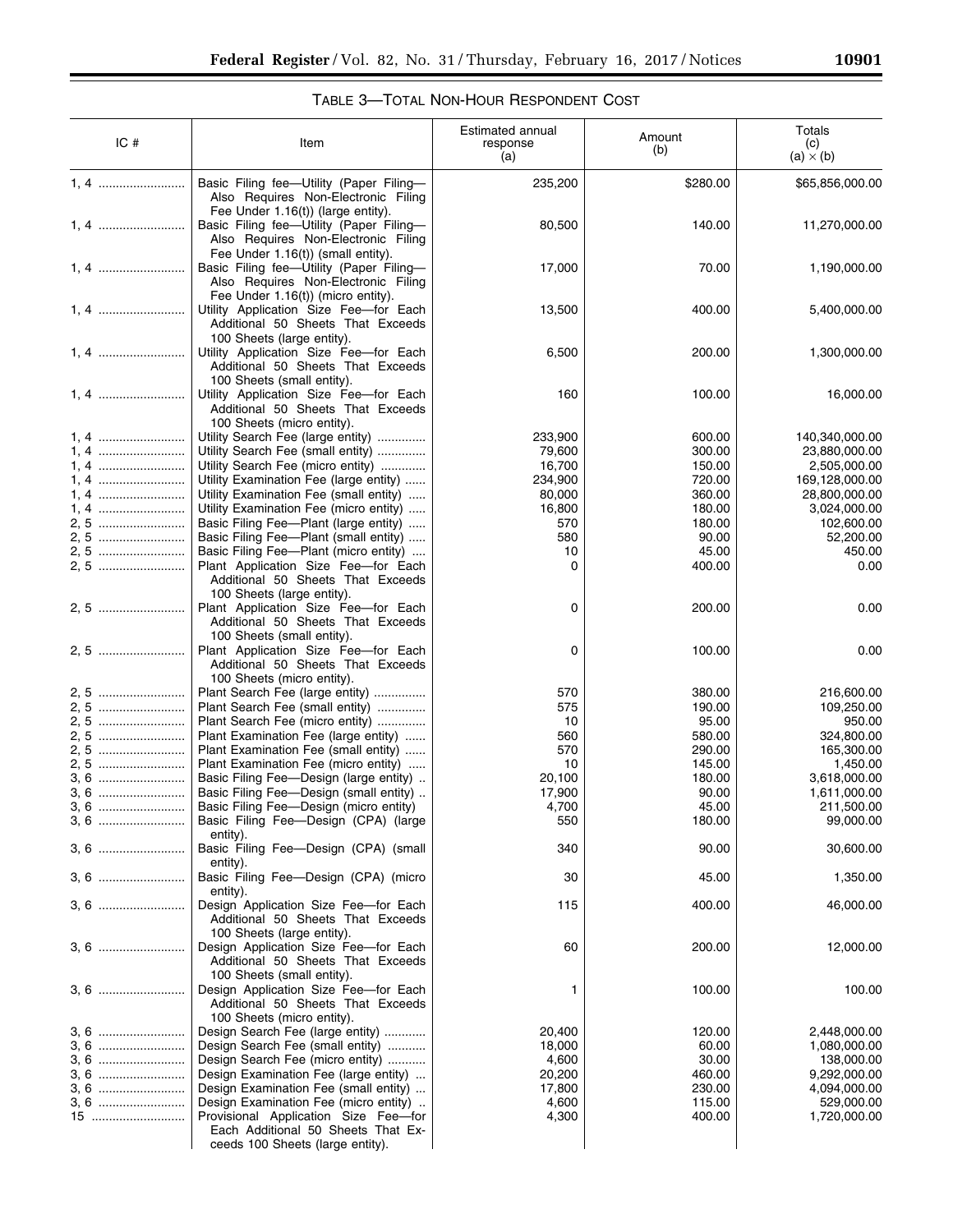-

e.

|    | IC# | Item                                                                                                                                                                                                             | Estimated annual<br>response<br>(a) | Amount<br>(b) | Totals<br>(c)<br>(a) $\times$ (b) |
|----|-----|------------------------------------------------------------------------------------------------------------------------------------------------------------------------------------------------------------------|-------------------------------------|---------------|-----------------------------------|
|    | 15  | Provisional Application Size Fee-for<br>Each Additional 50 Sheets That Ex-                                                                                                                                       | 4,600                               | 200.00        | 920,000.00                        |
|    | 15  | ceeds 100 Sheets (small entity).<br>Provisional Application Size Fee-for<br>Each Additional 50 Sheets That Ex-                                                                                                   | 135                                 | 100.00        | 13,500.00                         |
|    | 15  | ceeds 100 Sheets (micro entity).<br>Provisional Application Filing Fee (large<br>entity).                                                                                                                        | 56,100                              | 260.00        | 14,586,000.00                     |
|    | 15  | Provisional Application Filing Fee (small                                                                                                                                                                        | 68,800                              | 130.00        | 8,944,000.00                      |
|    |     | entity).<br>Provisional Application Filing Fee (micro                                                                                                                                                            | 30,000                              | 65.00         | 1,950,000.00                      |
|    |     | entity).<br>Surcharge-Late Filing Fee, Search<br>Fee, Examination Fee, Inventor's<br>Oath or Declaration, or Application<br>Filed Without at least One Claim or by                                               | 86,400                              | 140.00        | 12,096,000.00                     |
|    | 16  | Reference (large entity).<br>Surcharge-Late Filing Fee, Search<br>Fee, Examination Fee, Inventor's<br>Oath or Declaration, or Application<br>Filed Without at least One Claim or by<br>Reference (small entity). | 38,200                              | 70.00         | 2,674,000.00                      |
|    |     | Surcharge-Late Filing Fee, Search<br>Fee, Examination Fee, Inventor's<br>Oath or Declaration, or Application<br>Filed Without at least One Claim or by<br>Reference (micro entity).                              | 4,500                               | 35.00         | 157,500.00                        |
|    | 16  | Surcharge-Late Provisional Filing Fee<br>or Cover Sheet (large entity).                                                                                                                                          | 1,800                               | 60.00         | 108,000.00                        |
|    | 16  | Surcharge-Late Provisional Filing Fee                                                                                                                                                                            | 2,700                               | 30.00         | 81,000.00                         |
|    | 16  | or Cover Sheet (small entity).<br>Surcharge-Late Provisional Filing Fee                                                                                                                                          | 3,000                               | 15.00         | 45,000.00                         |
|    | 17  | or Cover Sheet (micro entity).<br>Petition Under 37 CFR 1.47 (pre-AIA) to<br>Accept a Filing by Other Than all the<br>Inventors or a Person not the Inventor                                                     | 1                                   | 200.00        | 200.00                            |
|    | 17  | (large entity).<br>Petition Under 37 CFR 1.47 (pre-AIA) to<br>Accept a Filing by Other Than all the<br>Inventors or a Person not the Inventor<br>(small entity).                                                 | 1                                   | 100.00        | 100.00                            |
|    |     | Petition Under 37 CFR 1.47 (pre-AIA) to<br>Accept a Filing by Other Than all the<br>Inventors or a Person not the Inventor<br>(micro entity).                                                                    | 1                                   | 50.00         | 50.00                             |
| 17 |     | Electronic Petition Under 37 CFR 1.47<br>(pre-AIA) to Accept a Filing by Other<br>Than the Inventors or a Person not<br>the Inventor (large entity).                                                             | 38                                  | 200.00        | 7,600.00                          |
|    | 17  | Electronic Petition Under 37 CFR 1.47<br>(pre-AIA) to Accept a Filing by Other<br>Than the Inventors or a Person not<br>the Inventor (small entity).                                                             | 9                                   | 100.00        | 900.00                            |
|    | 17  | Electronic Petition Under 37 CFR 1.47<br>(pre-AIA) to Accept a Filing by Other<br>Than the Inventors or a Person not                                                                                             | 3                                   | 50.00         | 150.00                            |
|    | 18  | the Inventor (micro entity).<br>Petition under 37 CFR 1.6(g) to accord<br>the Application under 37 CFR<br>1.495(b) a Receipt Date.                                                                               | 1                                   | 0.00          | 0.00                              |
|    |     | Each Independent Claim in Excess of                                                                                                                                                                              | 55,100                              | 420.00        | 23,142,000.00                     |
|    |     | Three (large entity).<br>Each Independent Claim in Excess of                                                                                                                                                     | 20,500                              | 210.00        | 4,305,000.00                      |
|    |     | Three (small entity).<br>Each Independent Claim in Excess of                                                                                                                                                     | 1,900                               | 105.00        | 199,500.00                        |
|    |     | Three (micro entity).<br>Each Claim in Excess of 20 (large enti-                                                                                                                                                 | 362,900                             | 80.00         | 29,032,000.00                     |
|    |     | ty).<br>Each Claim in Excess of 20 (small enti-<br>ty).                                                                                                                                                          | 199,400                             | 40.00         | 7,976,000.00                      |

# TABLE 3—TOTAL NON-HOUR RESPONDENT COST—Continued